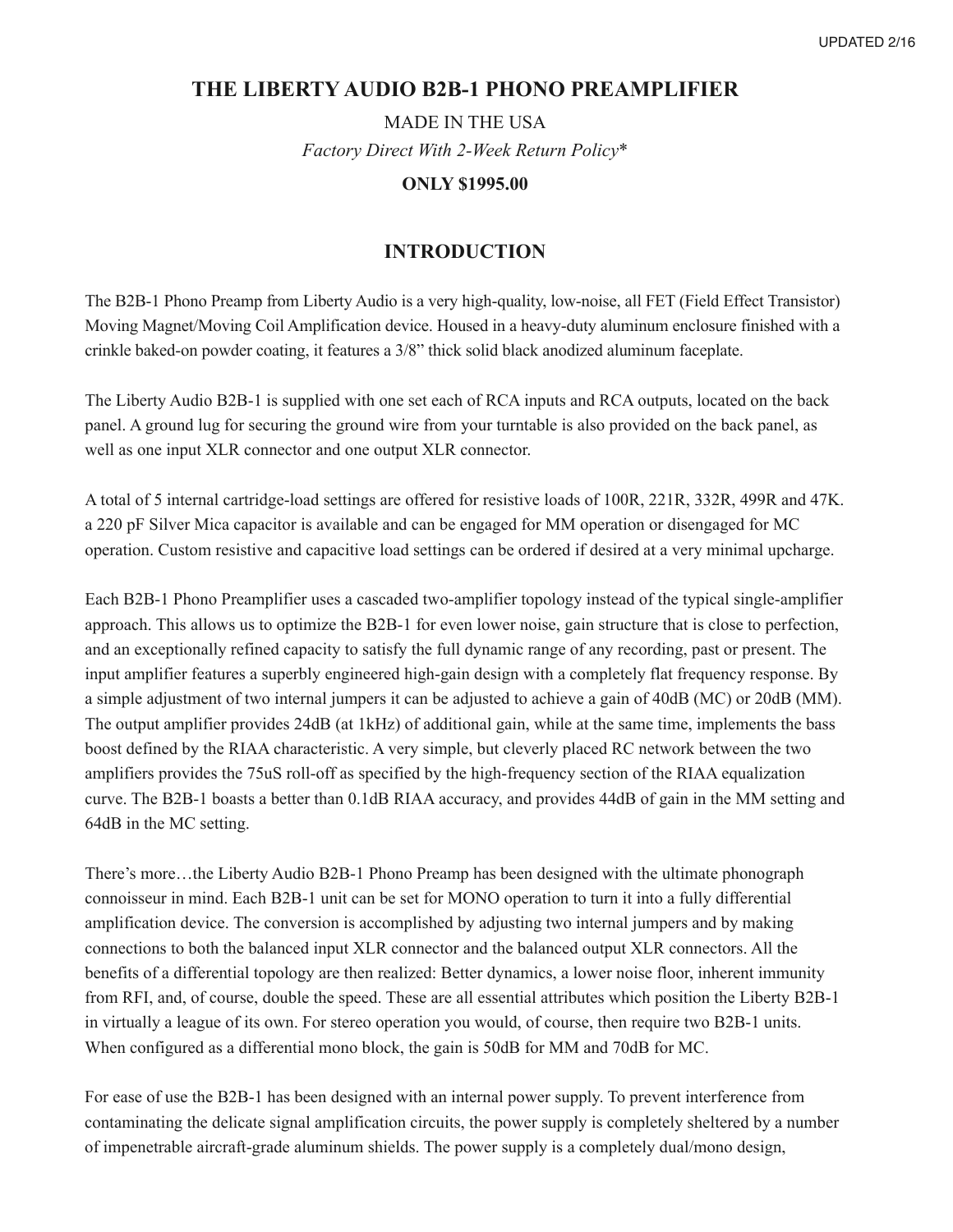featuring separate low mechanical noise, 50% duty cycle transformers for each channel, and powered from a fused/switched/filtered IEC AC inlet socket, thus allowing the option of using custom AC power cords.

The B2B-1 uses FET transistors throughout, even in the on-board regulators. While the commonly used bipolar devices provide excellent low-noise characteristics, they lack the ultimate resolution capability and linearity demands necessary for low-level signal circuits like a phono preamplifier. In addition, they tend to contribute a grainy and irritating sound. JFETs, on the other hand, offer exceptional resolution as well as natural and transparent sound in combination with low noise. Bi-polar devices do not come close to matching the B2B-1's refined resolution. In some instances, tubes have excelled in terms of resolution, but ultimately they can't match the low-noise and neutrality of the JFETs – precisely why we have selected JFETs for this groundbreaking amplifier.

#### **CONFIGURATION**

THE B2B-1 Preamplifier can be configured for almost any cartridge by internal jumper settings; to access them simply remove the small cover on the left side on the top of the unit. *Make sure the B2B-1 is OFF and the power cord is COMPLETELY REMOVED before attempting to configure your amplifier. Further, make sure that you do not have any static discharge – TOUCH EARTH GROUND before opening the B2B-1.*

Remove the four Phillips screws (#1) used to secure the cover, using the supplied screwdriver and taking care not to damage or scratch the cover while doing so. Beneath the cover you will find three groups of jumper pins. The front group has settings for the left channel; the middle one has settings for Stereo/Differential Mono operation; and the group furthest to the back has settings for the right channel. The channel settings, from front to back, are as follows: MM - MC - 100 - 220 - 330 - 500 Ohm loading (the last one is capacitive loading for MM settings at 220pF). *THE JUMPER MUST BE IN PLACE on either MM or MC.* If there is no jumper in any of the resistive settings, the input impedance of the B2B-1 is 47500 Ohms or 47K5. By inserting one or more jumpers you can select the desired resistive loading to suit your listening preferences. You can adjust for lower than 100 Ohms by inserting two or more jumpers in any of the four resistive settings. As one example, if you have a jumper in the 100R and the 500R, the loading on the cartridge is approximately 83 Ohms. The resulting value with more than one resistor engaged is calculated as follows:

 $R = 1 / ((1/100) + (1/500))$ , based on the above example.

For easy configuration, use the supplied set of tweezers and make sure the jumpers are properly inserted (if a very specific loading is desired you may return your B2B-1 to Liberty Audio for custom load optimization at a nominal fee). *REPLACE* the cover after you are done configuring the B2B-1 and *NEVER* operate the unit without the cover in place.

## **DIFFERENTIAL MONO BLOCK OPERATION**

If you have two B2B-1 preamplifiers you can configure them as differential mono blocks by internal jumper settings. Move the two jumpers in the middle section between the two channels furthest to the right.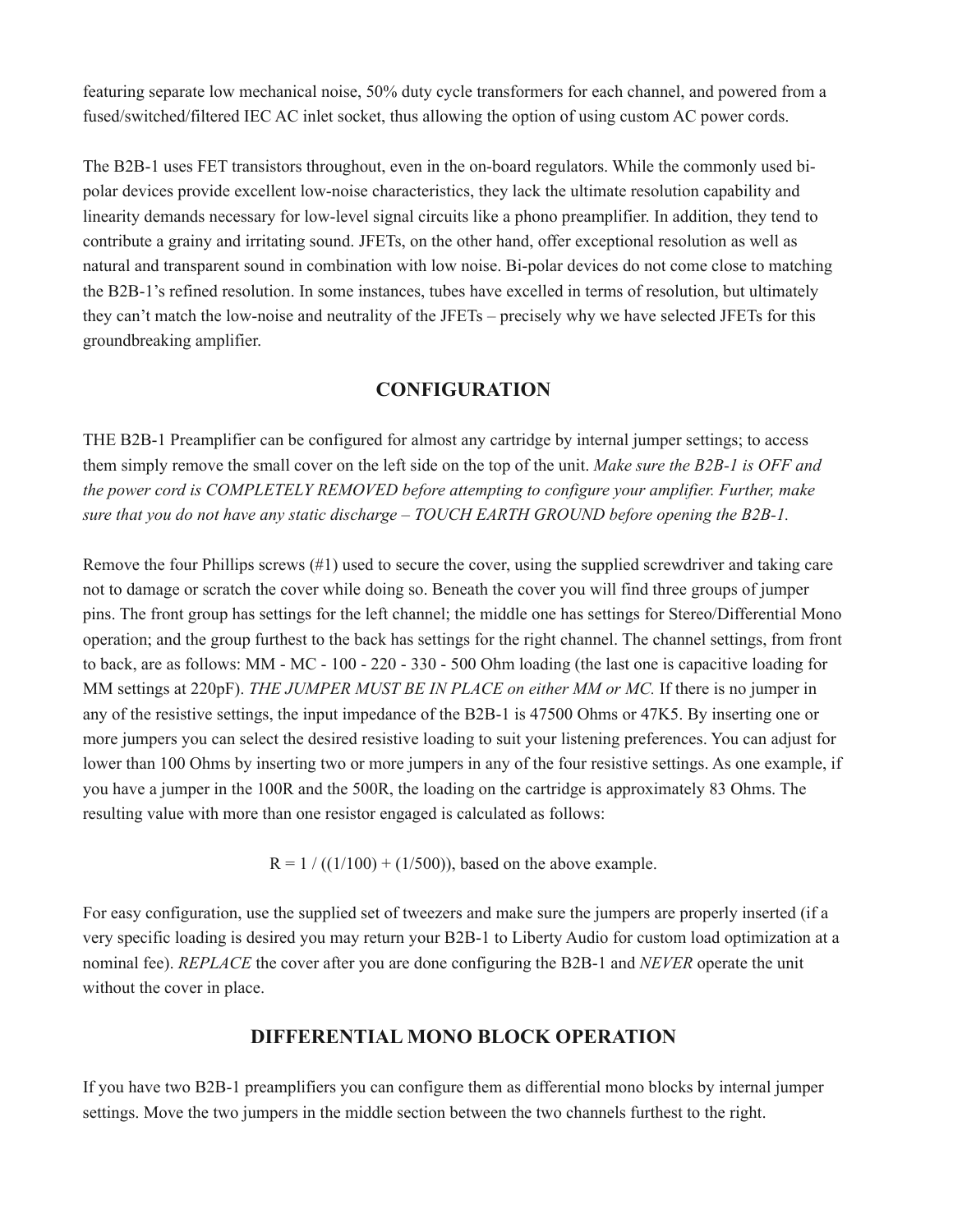*DO NOT ATTEMPT TO OPERATE THE B2B-1 as a differential mono block using the RCA sockets. Use the BALANCED CONNECTORS ONLY. Note: In differential mono operation the load settings must be half of what* you would normally use; if you have engaged jumpers in the LEFT (negative node) and RIGHT (positive node) *100R jumper positions, the load your cartridge will see is 200R.*

## **CONNECTIONS**

To connect the B2B-1 to your system you will need a high-quality set of interconnects to connect it to your linelevel preamplifier. The set of RCA sockets located in the middle back of the B2B-1 are the outputs; the upper one is LEFT (black) and the lower one is RIGHT (red). Then connect the tone arm cable from the B2B-1 to the RCA connectors on the right side (when looking at it from the front) of the amplifier. Again, the RED (lower) connector is RIGHT; the BLACK (upper) connector is LEFT. Also secure the CHASSIS ground wire to the ground lug furthest to the right (this is connected to the EARTH ground inside the B2B-1).

Lastly, connect the supplied power cord to the B2B-1 and connect it to an AC power source. Check the back panel to assure that your B2B-1 unit is correctly set up for your AC power. 117V is good in all areas with AC power from 100V to 125V, and if labeled "234V" you can use it with AC power from 220V to 240V. The B2B-1 has adequate internal regulation to ensure proper operation within the above specified voltage ranges.

Internally, the B2B-1 can be configured for either 117V or 234V operation by the removal/insertion of hardsoldered jumpers. *THIS SHOULD ONLY BE PERFORMED BY QUALIFIED PERSONNEL. LETHAL VOLTAGE IS INSIDE THE AMPLIFIER AND IRREPARABLE DAMAGE CAN OCCUR IF NOT CONFIGURED CORRECTLY.*

The B2B-1 is equipped with an AC input socket also containing an AC fuse and a power "on" switch. It should never be necessary to replace the AC fuse if the B2B-1 functions properly. In the unlikely event that the B2B-1 does not power up, first check to confirm that the outlet it is connected to is "hot." If so, THEN check the fuse. The power cord must be removed to do this. It is located in the middle of the inlet, and there is a spare fuse there as well. ALWAYS use the correct value fuse: 250mA for 234V operation and 500mA for 117V operation.

# **PLACEMENT**

The B2B-1 is a pure class A amplification device, and it will run warm. Please make sure that you leave adequate space around the amplifier for air flow, and make sure you do not cover the ventilation holes on either the top cover or the bottom of the amplifier.